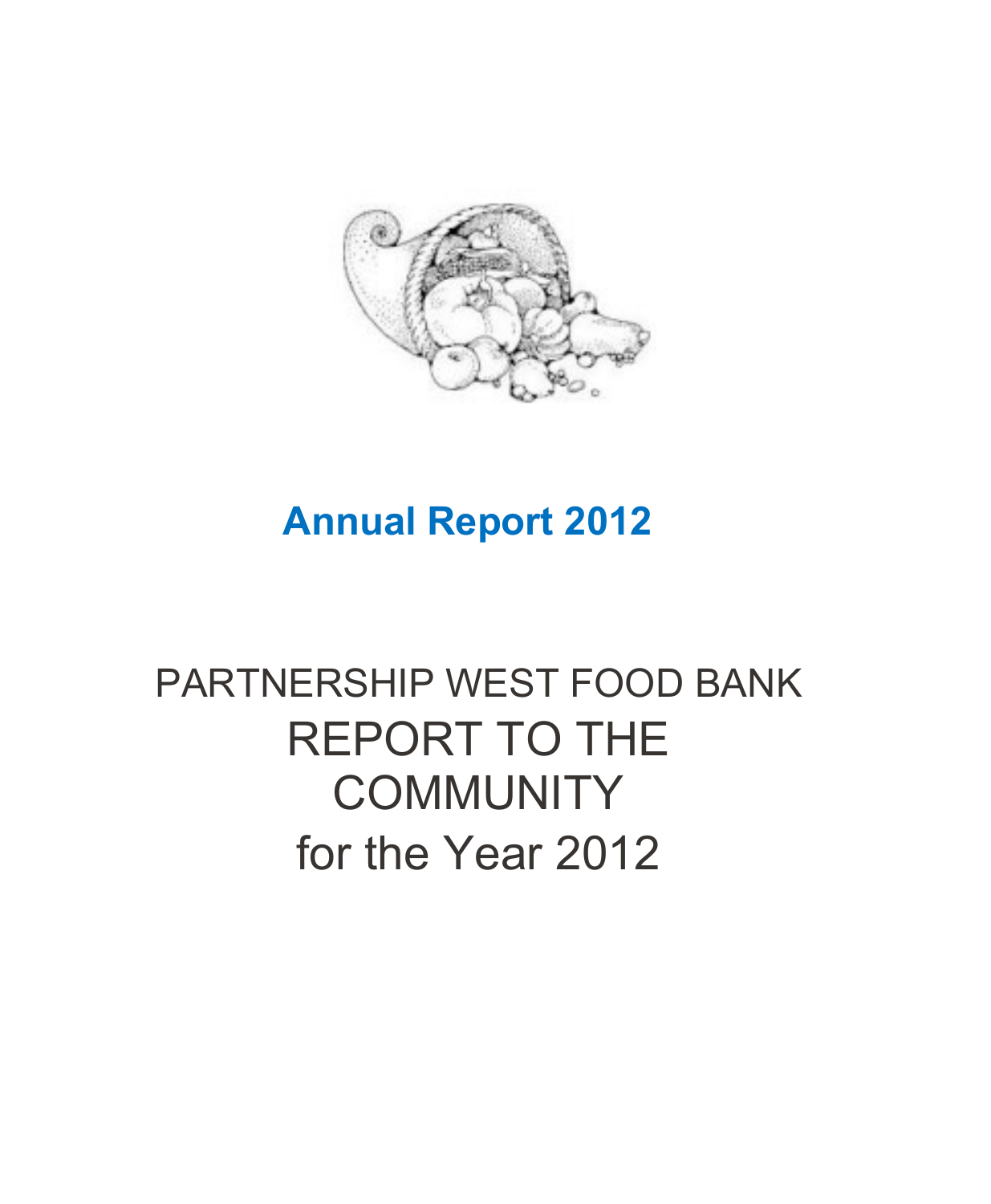## HUNGER IN ONTARIO

The Ontario Association of Food Banks (the OAFB) recently reported that the number of Ontarians assisted by Food Banks has increased from 374,000 in 2008 to almost 412,000 in March 2012. A disturbing fact is that approximately 39% of those assisted were children. In Burlington the number of people assisted, annually, by Partnership West Food Bank since 2008 has risen by 63% from 4,977 to 8,126. The increase in 2012 over 2011 was 13%.There is no compelling reason to believe that, in the foreseeable future, these unfortunate trends will stabilize, or reverse. Economic growth in Canada and Ontario is forecast to be quite modest and governments at all levels wrestle with deficits which will eventually result in lower spending and higher taxes. While most of us will get by, or even prosper, during this period of societal and economic adjustment, there will be those who will need help. A quote from the OAFB report The Faces of Hunger "We consistently find that the stereotypical image many people hold of what a typical food bank user looks like is very ill-informed. The truth is that those accessing our food banks are most often hard working people, young families, or those who encountered unforeseeable situations that require a helping hand to get them back on their feet"

Children are important beneficiaries of food banks. They deserve our unquestionable support. Beyond the basic value that no child should go hungry, are the devastating societal impacts. The relationship between hunger and poor diet, with low scholastic achievement and poor health, for children, is well known.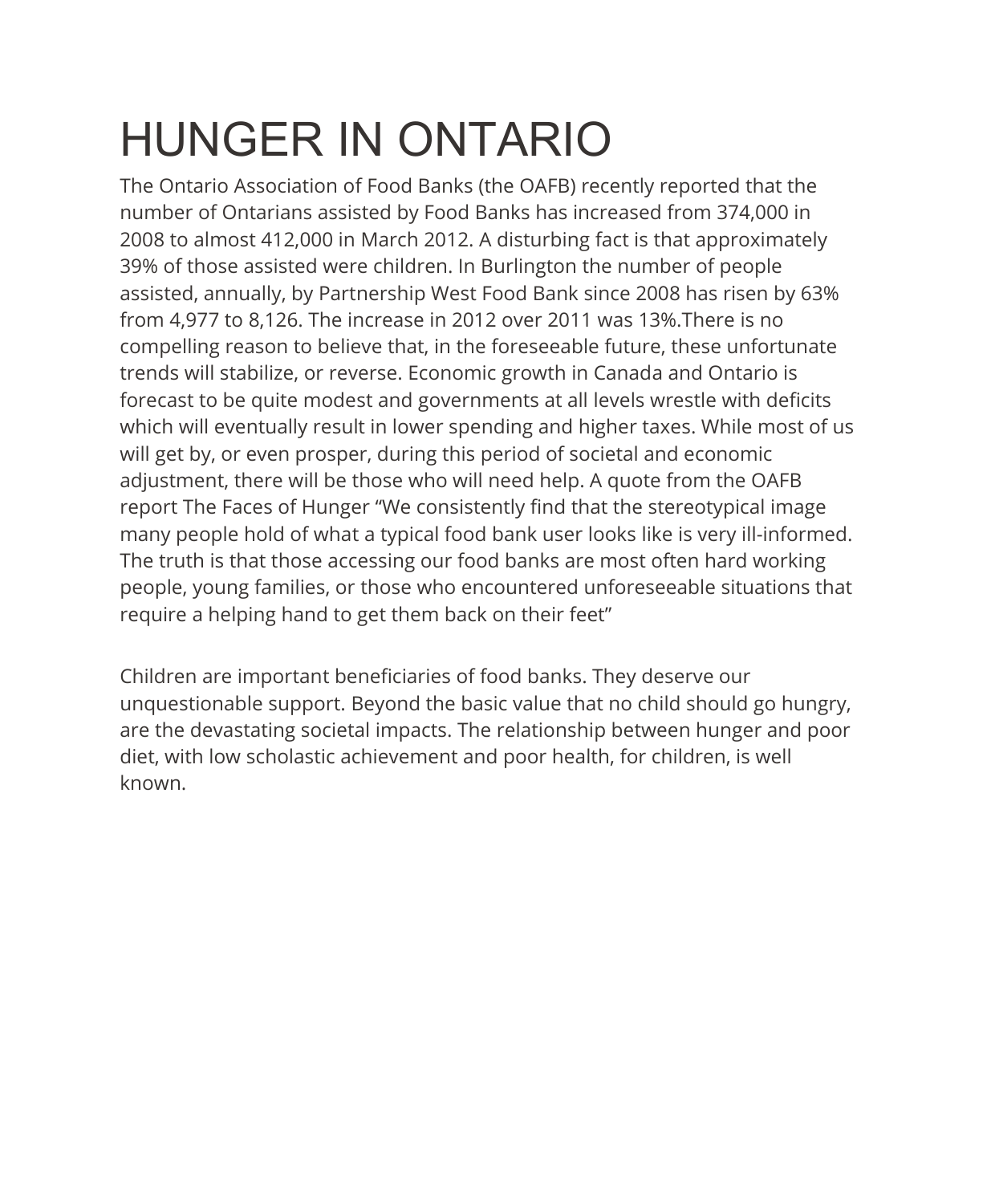# COMMUNITY MATTERS

Our Board is very conscious that we are servants of a caring community. We are a channel of outreach with a responsibility to serve both those who receive, and also those who give. At Partnership West we are continually heartened by the response of the community of Burlington to those in need of food. The response comes from every part of the community, from organizations large and small, individuals, churches, schools, service clubs, social and sports clubs, all of whom contribute generously.

With such wide spread support it is not possible to thank all by name but we especially appreciate long-term consistent donors such as Old Timers Hockey, Cumis Group of Companies and Tim Horton's Smile Cookie Campaign.

During the year there are two major community food drives, with one at Easter and the other at Thanksgiving. These food drives are organized and promoted by Burlington Food Share, a long standing partnership between us and the Salvation Army with donations of food being facilitated with the cooperation of local grocery stores and city Fire Stations.

We are also the recipients, along with our friends at the Salvation Army food bank, the Carpenter Hospice and Halton Women's Place, of Burlington's biggest food drive which is The Annual Gift of Giving Back Community Food Drive. This event is organized by Burlington Eagles Youth Hockey Club along with their friends, the Burlington Barracudas Girls Hockey Club, and in 2012, the students and staff at Notre Dame High School.

In March 2012, in Ontario, 160,000 children depended on food banks for food. It is a basic value of any community to make sure children have food available. The Burlington Eagles Youth Hockey Club event is an excellent example of children and youth working hard to provide food for other youth and children and others in need in the community. It is also very encouraging and an excellent example for all of us.

We also give special thanks to the people who consistently drop off cheques that might be for a small amount of money but always with a large amount of caring. We also want to recognize young people who come in with their mom or dad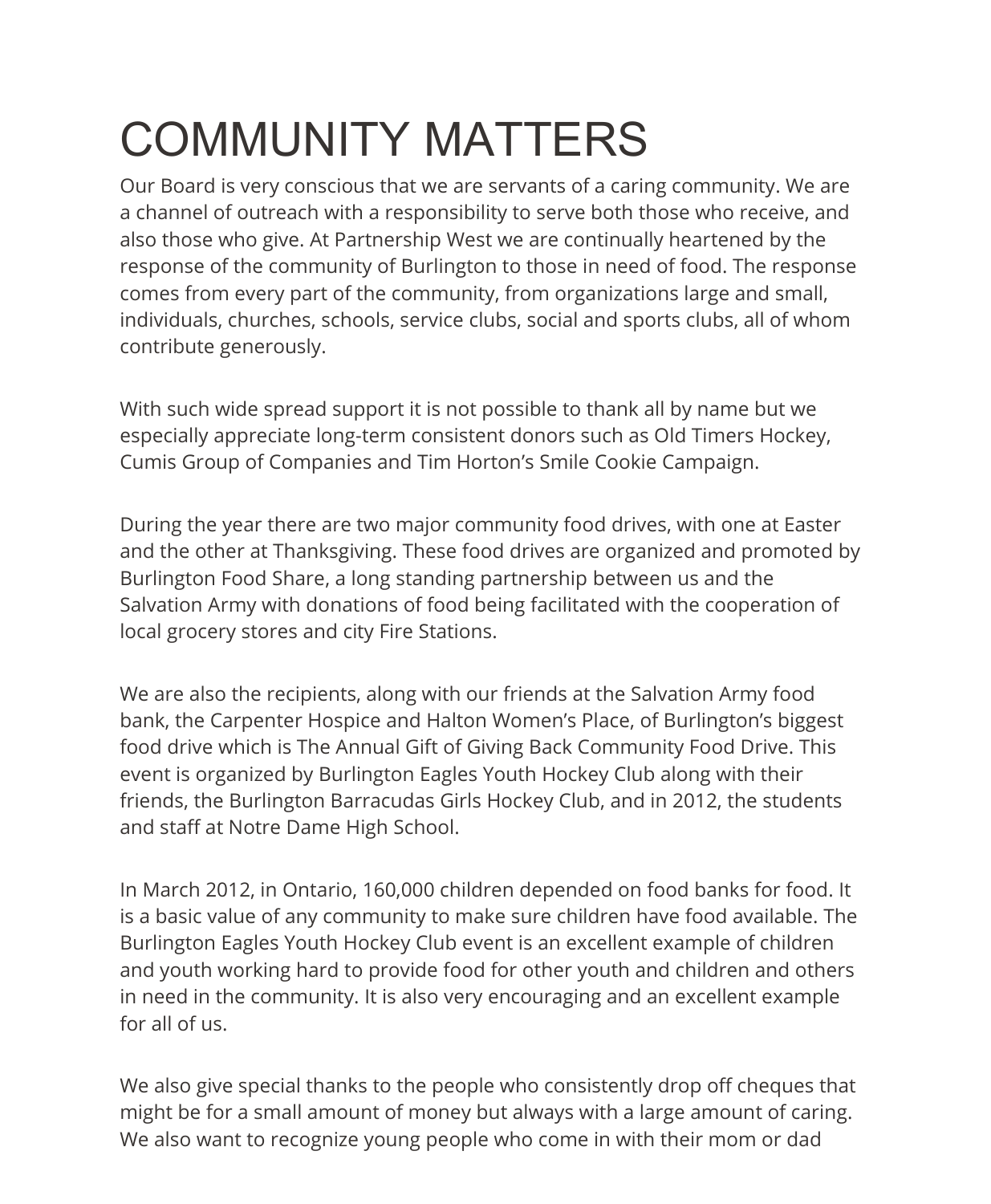with a trunk full of food that they asked their friends to bring to their birthday party instead of birthday presents.

Last but by no means least, we would like to take this opportunity to thank our staff and the volunteers who serve so faithfully in the many tasks needed to keep our operation functioning. The help from students from Notre Dame High School who have sorted food and stocked boxes at Thanksgiving, Easter and Christmas for many years is very much appreciated.

### WHAT WE DO

Our mission is to serve the needs of the community of Burlington by providing emergency food to residents in need in Burlington and to co-ordinate food and financial donations from local churches, organizations and individuals. We are located on Plains Road near Maple Avenue and we are open every Monday to Thursday and Saturday from 9:00 a.m. - 11:45 a.m. We are a member of the Ontario Association of Food Banks (OAFB) and we operate our organization in accordance with the OAFB'S Standards of Operations, Client Policies and Best Practices. We are also a member of the Canadian Association of Food Banks. More information is available on our website.

As a result of the community of Burlington's generosity we have been able not only to respond to the ever growing numbers of people needing help, but also to increase both the amount and the nutritional value of the food supplied. By using the cash resources that have been generously donated, we have been able to acquire and increase the amount of fresh food available to our clients. Fresh and perishable food such as beef, chicken, milk, cheese, bread, margarine, eggs, fruit and vegetables.

We have recognized that mothers need to have available snacks for their children to take to school. By using the funds received from Tim Horton's Smile Cookie Campaign, we been able to continue to supplement the food supplied to families with school age children, with a bag containing specific items required for school snacks and lunches. Over 2,200 snack packs have been provided since we started the program in late 2011.